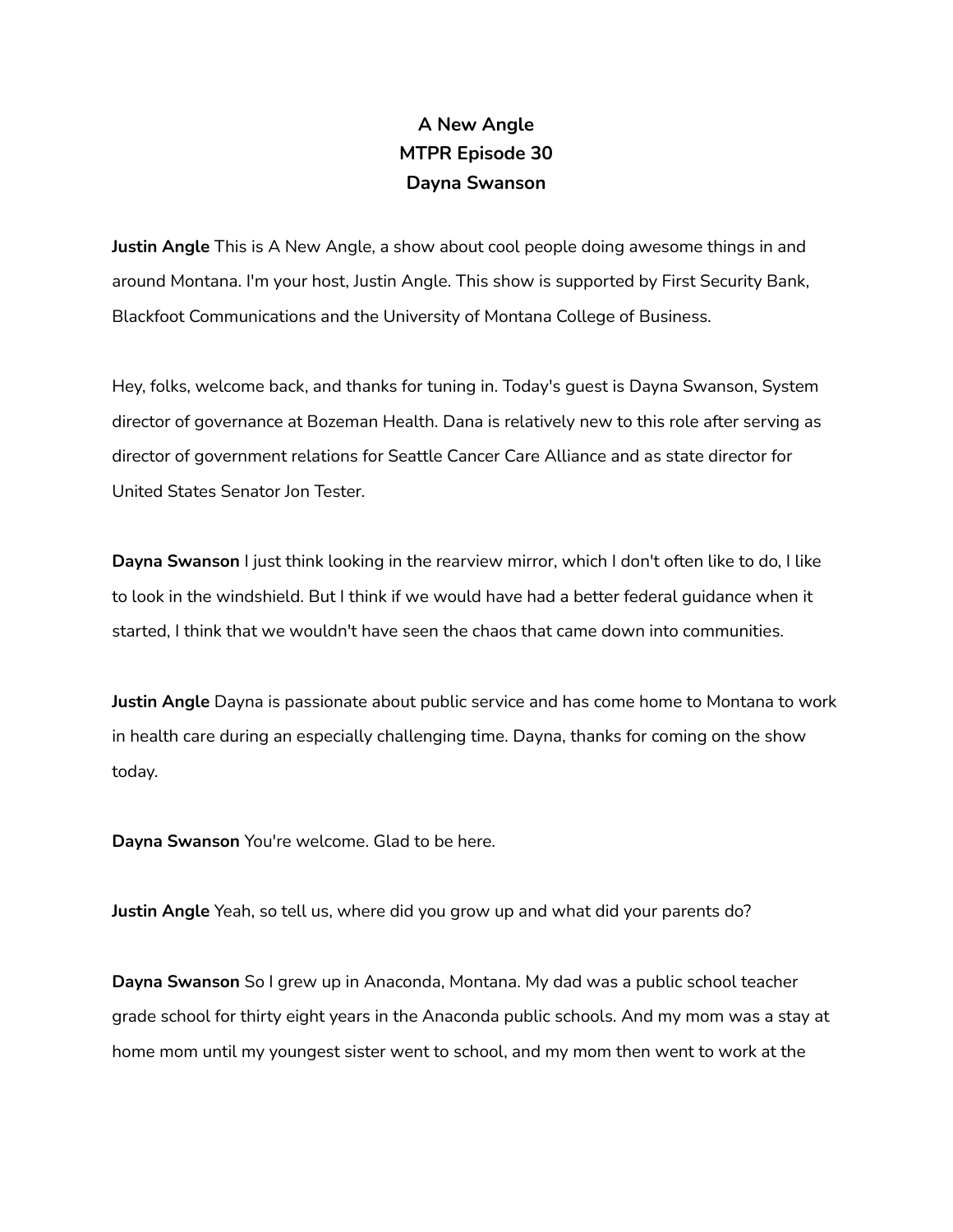Southwest Montana Federal Credit Union and worked her way up to be the head teller at that. And retired about 10 years ago from her position there.

**Justin Angle** OK, and tell us about growing up in Anaconda. What was that like?

**Dayna Swanson** When I was a young girl, the smelter was still running and the copper was being mined in Butte and they would send it over on a train and smelt it. And so my memories of being there, the smokestack had smoke billowing out of it when the smelter was running. And I remember as a young girl waking up in the best way I can describe this is if somebody were to take a bite or suck on a matchbook, the sulfur. And we would wake up and there'd be so much sulfur in the air and a terrible taste, you know, would be in my mouth and my brothers mouths. And of course, this kids, you complain. And my mom and dad would say the smelters are running and it's creating jobs. Rinse your mouth out and, you know, get the sulfur taste will go away.

So growing up there, when that smelter was running and I've told the story many times, we didn't have flies or bees or birds because the air quality was so terrible, like nothing lived. Grass green grass was barely anything. If people had lawns that were green, it was sort of out of the ordinary. And so fast forward to today, it is now an environmental Superfund site. It is, if not the biggest one of the biggest in the entire country. But that's what we knew, and it closed when in 1980. And so I was all of what, nine years old, eight or nine years old. And what that happened is is including some of my family members. It devastated the economy in an economy, the jobs were lost and people had to move, including some relatives. Those are the memories. And then it closed and I came to college over here at the University of Montana. But fast forward to the present anaconda. Just like a lot of Montana's getting discovered. There is hunting, there is fishing, there is skiing, there is biking there, you know. And so I feel like maybe on a kind of on the cusp of growing a little bit.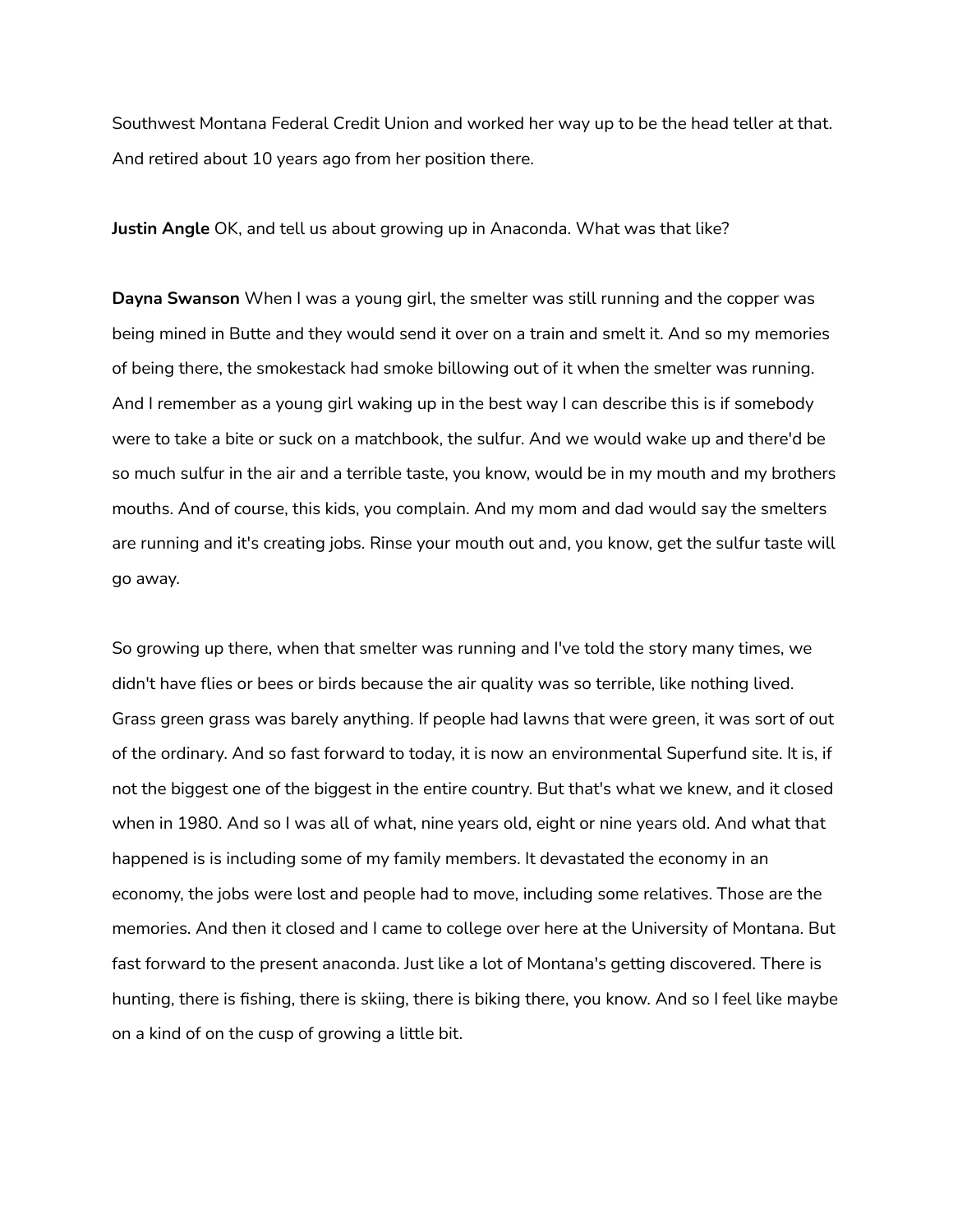**Justin Angle** So you mentioned it came here as a student. What did you study as an undergrad?

**Dayna Swanson** Yeah, I studied political science, so I have a degree in political science with a minor in communications studies. And when I graduated in 1993, I chose to turn right back around and go to graduate school.

**Justin Angle** Right, in the MPA program.

**Dayna Swanson** And I was young. I was 22. I was the youngest in the class and I was able to finish my degree in two years. So I finished that in 1995. And the work that that that department, you know, it prepared me to be a public servant. That is how I wanted to spend my career is to serve the public. Part of that reason is, as I grew up in a very political family and, you know, my dad being a public servant as a teacher and my grandfather serving in the state Senate and then as a county commissioner in Anaconda. My mom at the age of 60, decided she wanted to run for the state legislature and did and served her eight terms before she excuse me, eight years before she was term limited out. So public service, I say, is in my blood. And so I chose to get my degree in public administration to be able to be a public servant, and I'm very proud of that work.

**Justin Angle** So this deep kind of commitment to service that is part of your upbringing and sort of becomes part of your value set. How are you thinking you want to apply that passion? Is it on particular issues or is it is it to serve the people like what is kind of the motivation behind that work?

**Dayna Swanson** Yeah. Initially, it was to serve the people. And at this point in time, I have not wanted to run for any public office, but I I've always and I even remember finishing school in the MPA program, always wanted to go work for a person who a politician, quite frankly.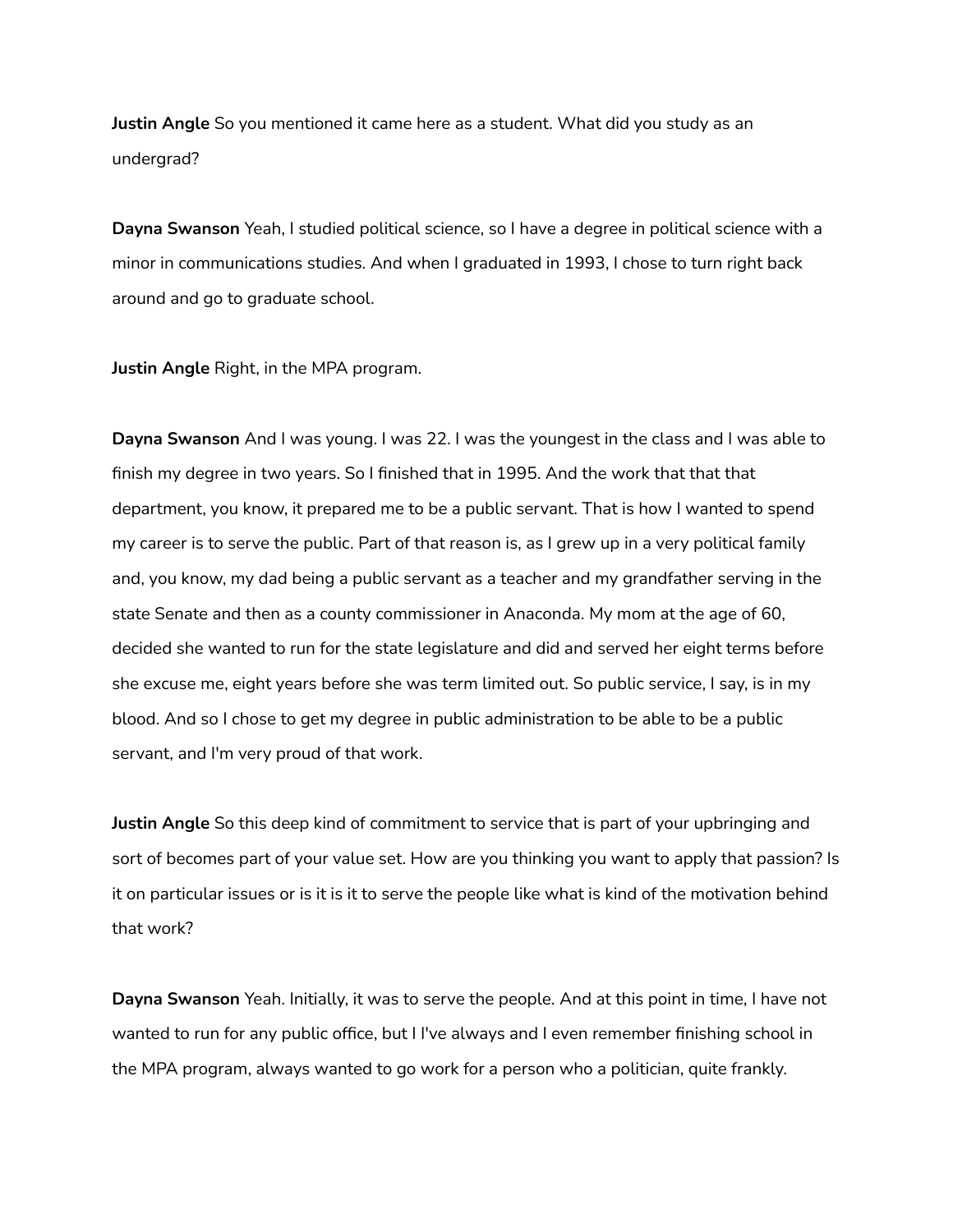**Justin Angle** Yeah.

**Dayna Swanson** And so that opportunity came for me and I remember in 2005 and I was watching TV and there was a campaign ad ran against Senator Conrad Burns. And at the time, I was young and didn't quite agree with Senator Burns's politics. And I thought, Well, I want to go work for and see if we can beat him. Maybe he's vulnerable because he had been in office for not quite 18 years, and so I went and worked for the Montana Democratic Party as a field organizer.

**Justin Angle** Just trying to get involved.

**Dayna Swanson** Just trying to get involved, honestly. And there was a primary back then. People who might be listening will remember there was a primary between John Morrison and John Tester. Jon Tester came out of the primary and ultimately beat Senator Conrad Burns by 3,562 votes. I then had the honor. He asked me to come work for him as his deputy state director and jumped right in.

**Justin Angle** So at some point you make the decision to move on from working for Senator Tester. Talk about that decision and you've moved into health care and we'll talk about that transition.

**Dayna Swanson** Yeah. So I, my partner is Denise Juneau, and she got hired to be the Seattle superintendent of public schools. And we made a decision to move to Seattle. And both of us are Montana natives. And when she got that job, the senator was up for his 2018 reelection and I committed to him and his family to stay through that reelection because it was important to me to help get do my part to get him across the finish line and transition out of that job in December of 2018. So Denise and I moved to Seattle and I was able to take some time off, which was really nice and I thought about what I want to do next, and I was very purposeful. I did. I did not want to go back into politics working for a person, but wanted to also look at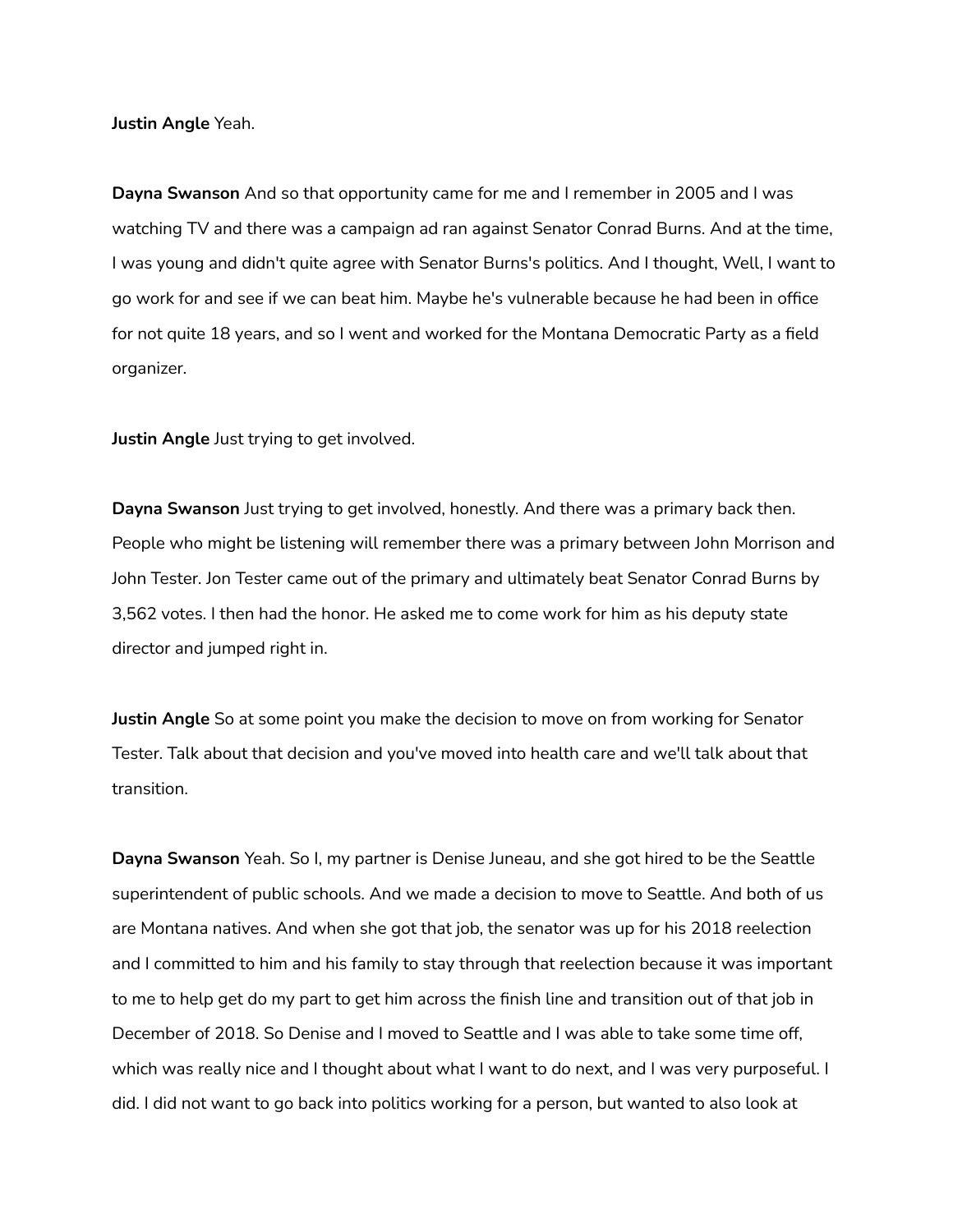different issues and the two that that I am passionate about. Number one, the environment because of where I grew up in a Superfund site, knowing how important to have a clean and healthful environment is in conservation. And the second is health care. I thought, I'm going to take a stab at health care and it's not my background and I'm not a policy expert in health care. But coming through the Affordable Care Act, which was the whole country knows, is contentious as that was, and hearing and understanding some of the frustrations with health care and people who aren't covered or if they got sick and then couldn't be covered and all of that. And so I started applying for jobs in Seattle and I got a job as the director of government relations for the Seattle Cancer Care Alliance.

**Justin Angle** Fantastic organization.

**Dayna Swanson** Oh my gosh, so good. It's an incredible and really was honored to be able to go work for them and be their eyes and ears on federal and state and, quite frankly, local policy as it pertains to health care. With Seattle Cancer Care Alliance, it is cancer, right? Like they don't go treat you if you broke your leg, but they're very it is a very specific health care. So dove right in during the beginning of the pandemic. And this is an important part because Seattle was ground zero for COVID 19, and the governor at the time really shut the state down pretty quickly. And he called it the stay home. Stay healthy. And then I get this great job at Seattle Cancer Care Alliance and they said, Come get your laptop and we are all remote period.

What an odd time to start.

So I get this call on New Year's Eve of 2020 from my supervisor, and she says to me, leadership thinks you're doing a really good job. Can you set up a COVID vaccine clinic? Because we knew the vaccines were coming. And I I said, Huh, well, I've never done that. But sure, I'll help. And she's like, Great, you know, there's going to be Zoom calls and whatnot. So I was part of a lead to set up a pretty darn good vaccine clinic in Seattle, Washington, in 19 days. We, meaning the country, was told there's a lot of vaccines. You know, these vaccines are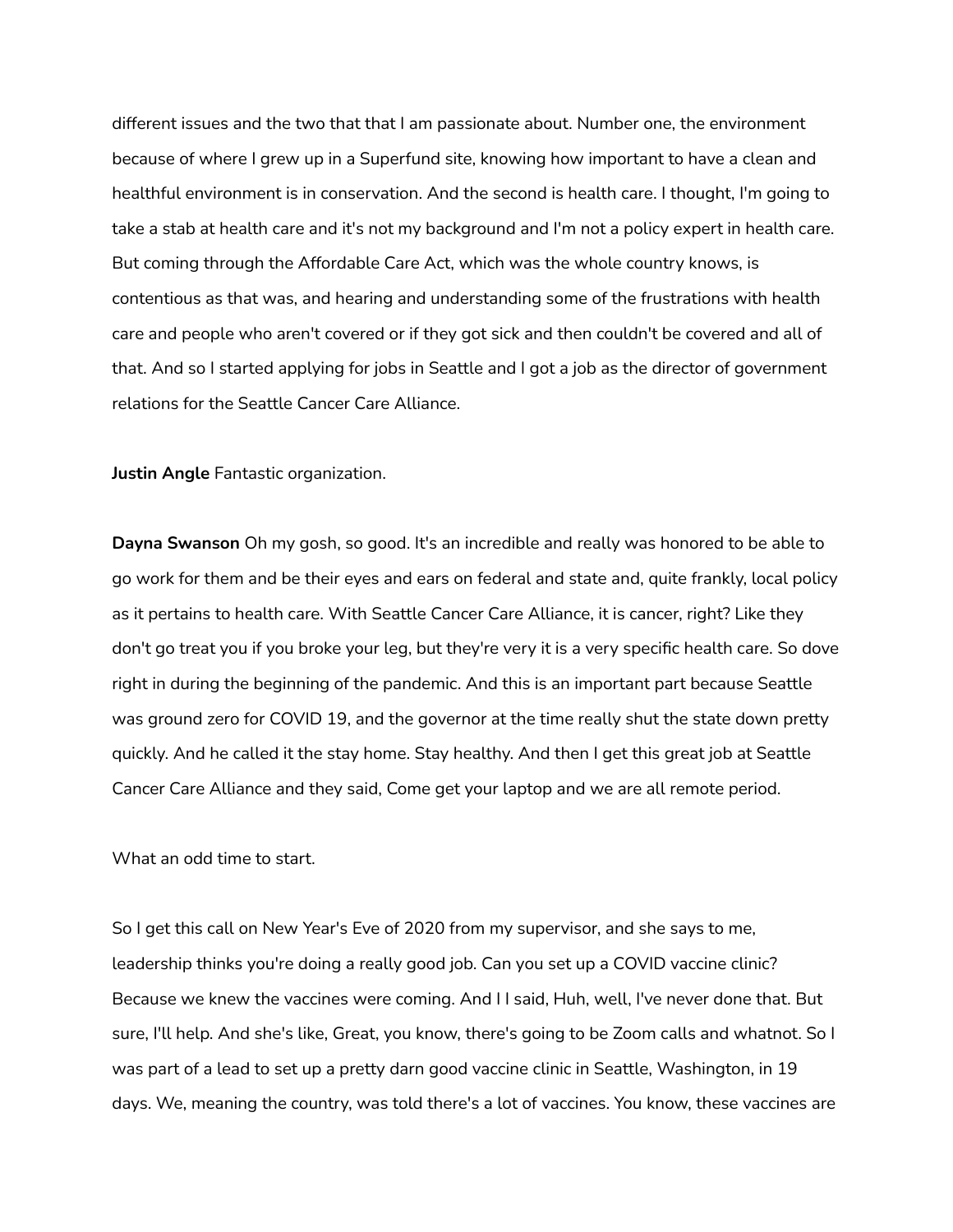great. So we set this clinic up with the capacity to administer two thousand vaccines a week, up to 2000 vaccines a week, like it was such a great. I'm really proud of it. And I would volunteer at that clinic once a week. And my job was to sign people up for second doses, and so I sat behind a computer and I have to tell you, Justin, it was it's emotional because these cancer patients for the first time felt they could go out and see a grandchild or a sister or a brother or a daughter. And and when I say it was emotional when we set this great clinic up, we did not account for the emotion of it. So we would have people get vaccinated and then the 15 minutes observation, and then some people would literally dance in the lobby. Some people would sob in the lobby. Some people would skip out. And so then we created a really beautiful space for the emotional part of it, because that became very clear. Initially, that was important.

**Justin Angle** Yeah, I'm thinking about the intensity in your household. I mean, you entering health care in this particularly important but intense time. And your partner Denise is in public education running the public school system and pandemic hits. Like what? Gosh, were you just ships passing in the night?

**Dayna Swanson** Yeah. And she was the first superintendent in the country to put students remote.

## **Justin Angle** Right.

**Dayna Swanson** You know, and so, yeah, it was intense. And but both of us doing what we felt was important to keep her for Denise to keep students and staff safe. And then for me to figure out how, because there's no template, Justin. There, there was no template. So yeah, I was busy in in our household. And but I will say, because we didn't go anywhere, you couldn't, you know, the governor had shut the state down only for essential businesses. So we had our evenings to just kind of be and we walked a lot around the neighborhood because that was the one thing you felt like you could do safely.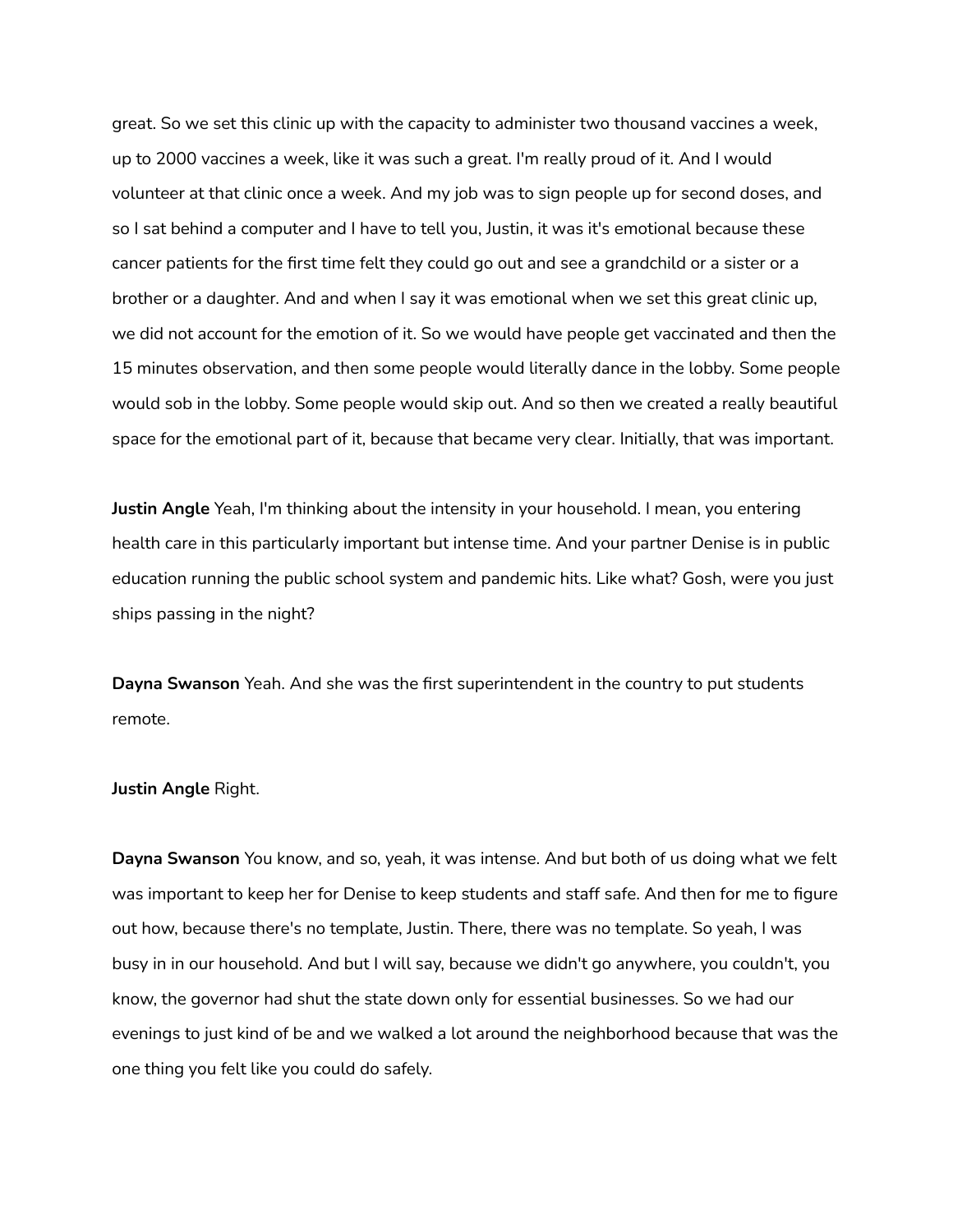**Dayna Swanson** So, yeah, it was it was busy and and a little bit chaotic. But at the end of the day, I think we're both proud of the work that we were able to do.

**Justin Angle** You mentioned there being no template.

**Dayna Swanson** No.

**Justin Angle** How are you? Like, what are your guiding principles? Similarly, like where did you draw inspiration during that time?

Science. Period. The science is there and was there. And when I worked with these cancer doctors after my allergies, I mean oncologists, they don't see a pandemic or an illness as a politics. They see it as science, period. So for us at the Seattle Cancer Care Alliance and I was on probably two Zoom calls a day for months. The doctors and the state folks would watch what was happening in Europe, knowing it was coming across the water. And they have peers, not in America, you know, in other countries, in the peer saying it's real bad and it's very contagious. And all of a sudden we're getting these variants. I knew about the Delta variant probably before it was a household name because they knew. And then the template became follow what the science is saying, but I am not joking, if not every day or every week. We always had to modify because it was still coming so fast, so fast. So you modify based on what the science is telling you.

**Justin Angle** We'll be back to my conversation with Dayna Swanson after this short break.

**Justin Angle** Welcome back to A New Angle. I'm speaking with Dayna Swanson, System Director for Governance at Bozeman Health.

Yeah, I mean, that's one thing I think that gets lost sometimes is that, you know, one of the beautiful things about and scientific method is that you construct hypotheses and propositions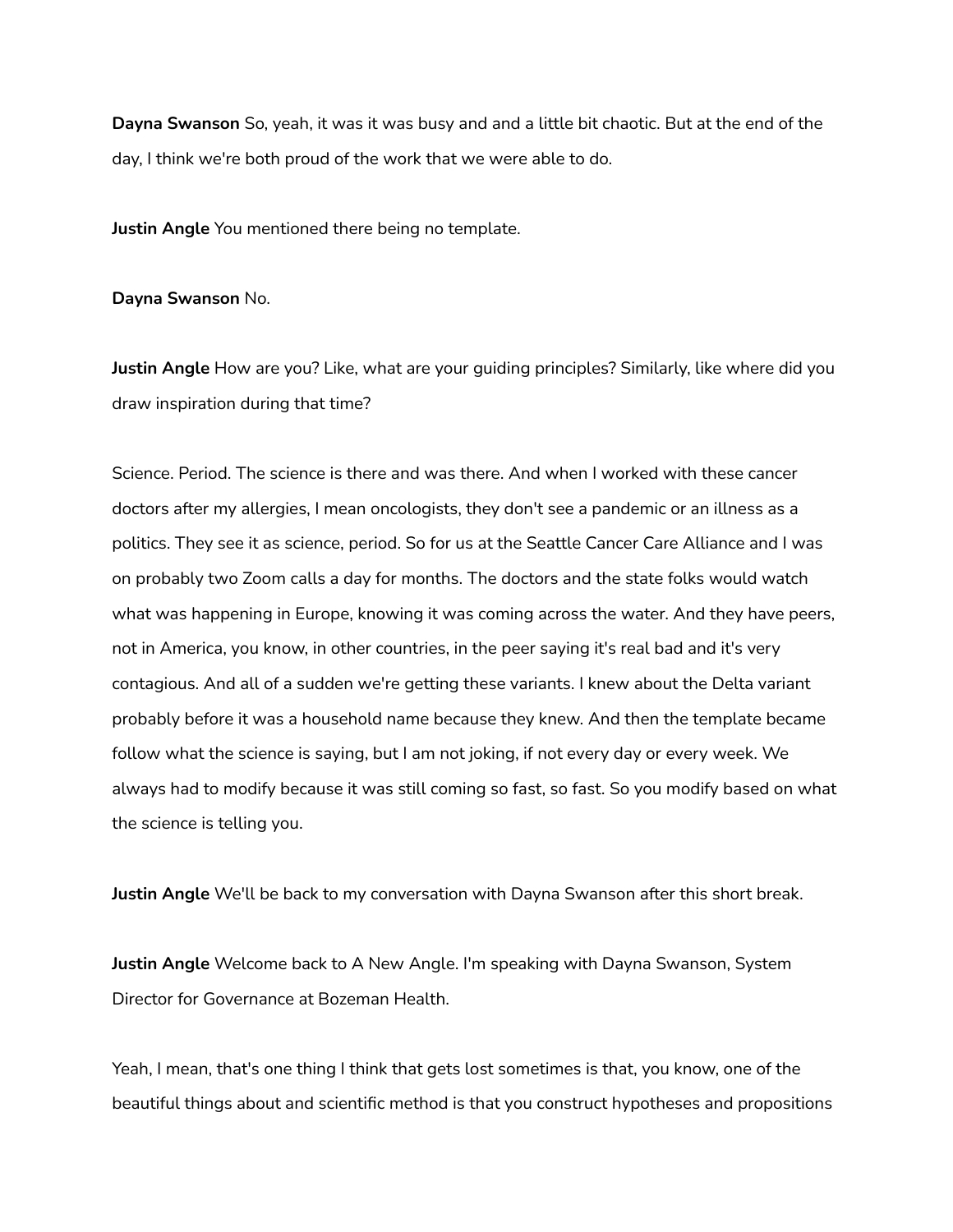falsifiable. And so, yeah, we learn that some of the things we previously learned aren't quite true or there's more nuance or there's, you know, boundary conditions or however you want to describe it. And so, yeah, to be able to craft policy and communication strategies around science that's emerging in real time has to be a tremendous challenge.

**Dayna Swanson** And let's take a snapshot in time of the present. Yeah, science is now saying that with modern and Pfizer, people are likely going to need boosters. That's not because somebody is sitting being like, Well, maybe we should do boosters. It is all based on science and the waning of the vaccine. And so even now we're modifying this template. I don't know what else to call it, but we're modifying what we know to help keep people safe.

**Justin Angle** When you say science as the template or as the guiding light there. And I'm not an expert in this space, but there are different areas of science. So I've heard some debate between sort of like the hard medical science and public health science in terms of how to distribute a vaccine, for example. You hear public health experts would say, you know, maybe it's better off to get as many single doses out of the different vaccines, or maybe you should design a vaccine that it doesn't have to be in the deep freezer, just optimize for a different set of parameters. If you're looking at it from a health public health perspective, then a medical science perspective. Do you have any thoughts on how those different types of science need to be fuzed and used as inputs to a good policy?

**Dayna Swanson** I do. It's easy to look in the mirror and say, Oh, if we could have only dot dot dot right my rearview mirror, if, in my opinion, if there were better federal guidelines to bring 50 states together on getting this rolled out, I think I think that we wouldn't have seen the chaos that ensued and it was chaotic. And so you still have 50 states doing it 50 different ways, and I think people are tired of one worrying about it. I worry about it. You saw me when I walked in, like I forgot my mask. It was weird to be indoors without a mask. And I think you just have people who still don't believe it is as bad as it is.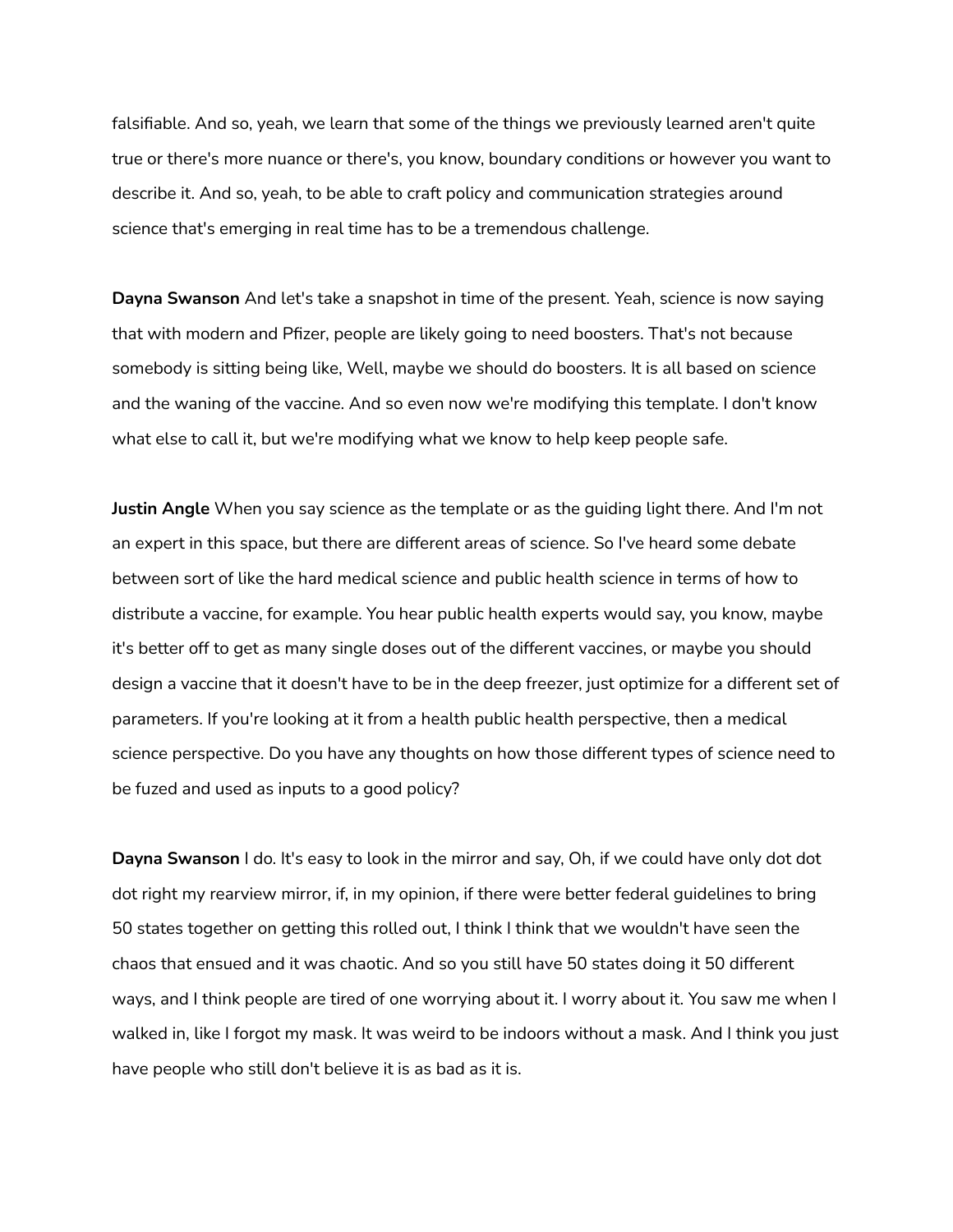And the vaccine became political and it never should have. And you know, I was talking to my mom the other day and she remembered as a young girl being lined up in a gymnasium to get the polio vaccine. And let's go back to a public health emergency. This is a public health emergency. This is about public health. And she said she said, you know, I was a young girl when I got it. But she said, I don't remember it being even an option. You just did it because nobody wanted to get polio, period. So yeah, I just think looking in the rearview mirror, which I don't often like to do, I like to look in the windshield. But I think if we would have had a better federal guidance when it started, I think that we wouldn't have seen the chaos that came down into communities.

**Justin Angle** You recently started as System Director of Governance at Bozeman Health. So first of all, why the decision to move back to Montana? And then we'll get into your current role and what what it what it's all about.

**Dayna Swanson** Yeah. So as you know, we were in Seattle and I got an email out of the blue from Bozeman Health asking if I would consider applying for the System Director of Governance. I read the job description. I was happily employed at Seattle Cancer Care Alliance doing really good work on their behalf and I thought, you know, my dad's voice ringing in my head. Nothing ventured, nothing gained. So I put my name in the hat and Dennis was winding down her position and I applied for it and I got an interview. And then the next day I got a call and the Director of Human Resources said the CEO and the board president wants to talk to you tomorrow. I talked to the CEO and were present in the next day. They offered me a position and the position, and I said, give me a day. And so Denise and I talked about it, and part of our conversation was, do we want to move back to a state that looks very different politically than when we left? And I will say that living in a in a blue bubble Seattle, I will say that the opposite end of that the progressiveness is also can be hard to, you know?

**Justin Angle** Yeah.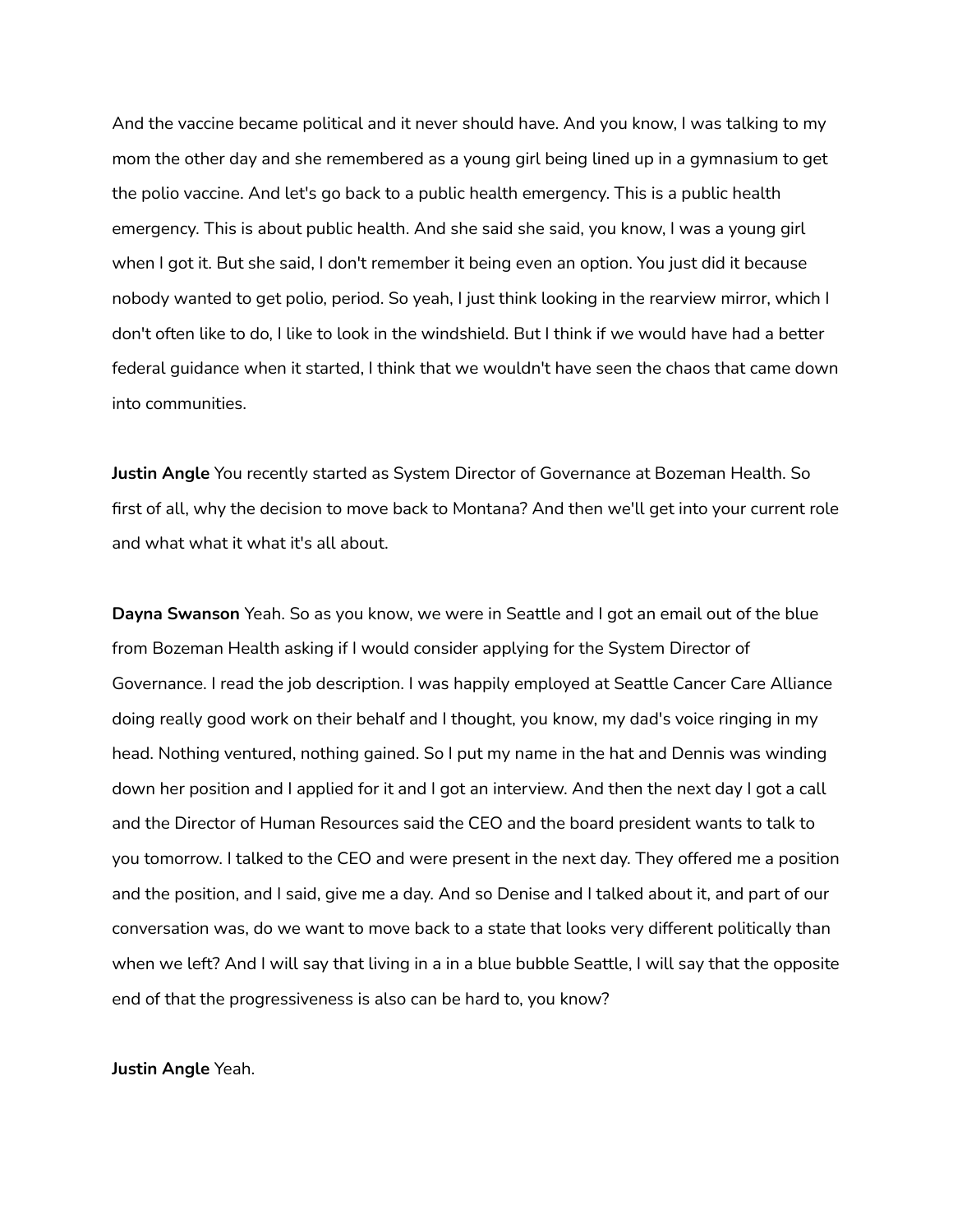**Dayna Swanson** But with that being said, we are both Montana natives. Denise grew up on the Blackfeet Reservation in Browning, and you heard I grew up in Anaconda. We always knew we'd come home and this was an opportunity to come home. So I accepted. I said yes and we couldn't count. Not be more thrilled, I tell people I don't think I've quit smiling since we got back. So we moved home when I started at Bozeman Health and it is a great organization that has a very visionary CEO. John Hill is his name. I can't get away from working for Johns, apparently, and and I'm honored to work for them. And so my job is there is I work very directly with the board of directors and I am part of the leadership team to grow a health care system. And when I say that it's, you know, Bozeman Health is growing, as you know. And you know, for years it was just Bozeman Deaconess Hospital and that was that. And John saw that, you know, as Bozeman is growing, you know, you got to grow the health system and open up different clinics, which he has done. And so I'm fairly new. I've been there a couple of months now, but I've got to sit through the board of directors meetings and them taking votes to invest in behavior health because I think that that is one area around this country we're going to need more of in. The board voted to a significant investment in inpatient beds for behavior health and continuing to grow of what the needs of that community are. And so it's fun to be on the ground being able to do that again, serving, and making sure people have access to health care.

**Justin Angle** When you're thinking of building a system, I mean, what are some of the you mentioned a few of the issues, whether it's the sort of composition of services that are offered or the number of facilities where those facilities are located. How do you conceptualize a system and what are some of the challenges that you're grappling with on a daily basis?

**Dayna Swanson** Yeah, I mean, workforce housing is is huge. Yeah. And I think so to grow the system, you have to hire more employees. But if employees can't afford to come live and work there, that is a huge issue. And so I think that growing that that has to be a component, and it's not for me to determine what that component is, whether it's raising wages. So, you know, a livable wage. Or maybe it is building some type of a of a workforce housing for employees to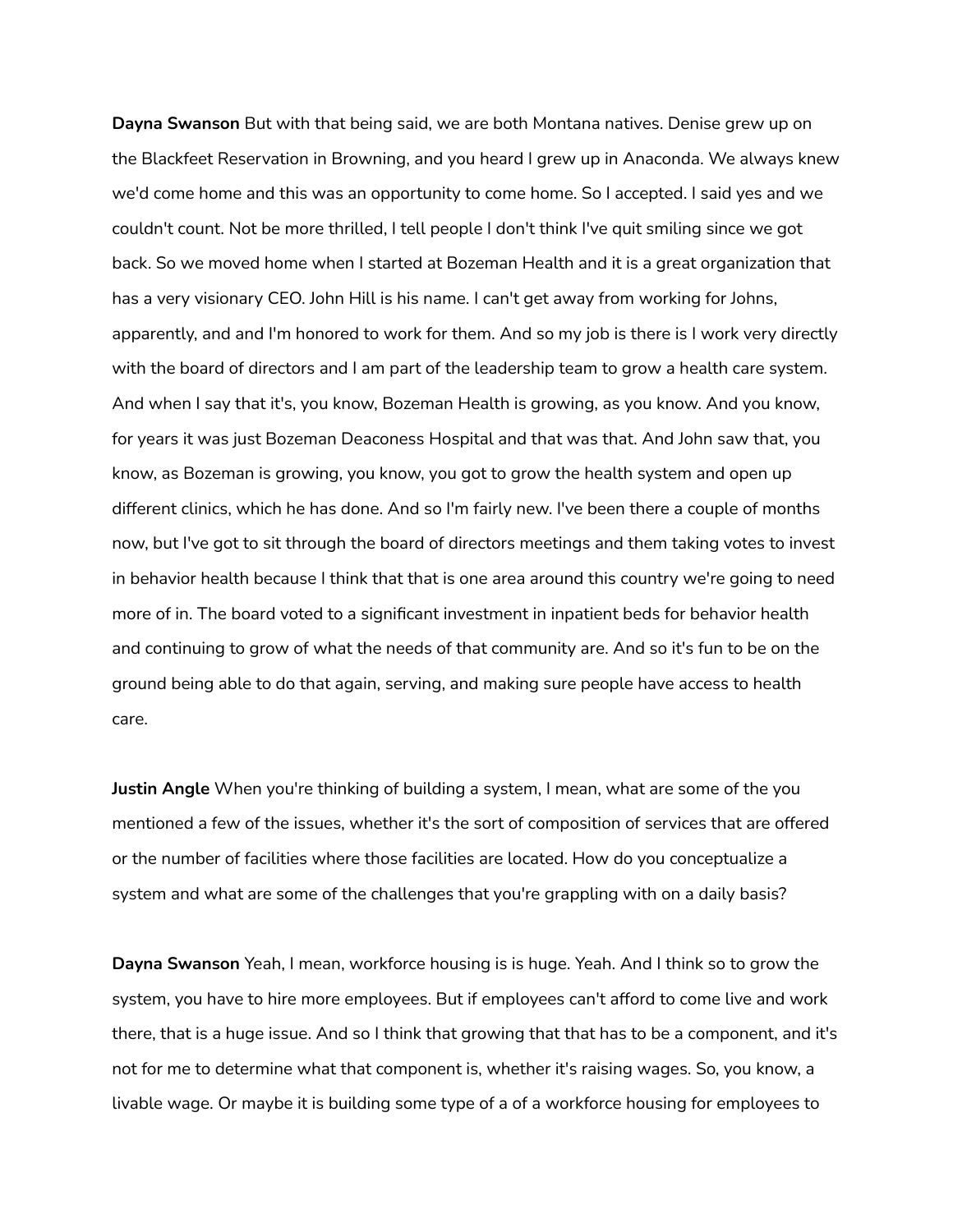be able to live and work in that community. Behavior health. And that's not just an issue in Bozeman, it's an issue around this country, especially during a pandemic, mental health and suicides and whatnot. If there are not systems that take care of behavioral health, we're going to see that start to grow exponentially. And I and especially during a pandemic when people are isolated. So growing a system that includes workforce housing and and behavioral health.

And then just making sure people can get to places, you know. I think some of us are fortunate we own and have transportation. Not everybody does. And so to make sure that there, you know, if it's not a walkable working with the city and county to make sure that there are means and ways to get to a health care service because also in this, I learned this from my experience at Seattle Cancer Care Alliance. If you look at numbers, cancer rates are going down in the in the world, in this country, in the world. It's not because people aren't getting cancer. They're not going in to get treatment for the cancer. Because we were told not to. To be clear, don't come to a hospital unless you're really sick. And so having access and making sure that people are able to get to health care services is important.

**Justin Angle** And what is your view of some different conceptualization of access? I mean, whether it's telemedicine or smart devices in the home or, you know, you've like, testing has been an issue. For example, now you can go buy test kits and have, you know, not everybody can afford to do that necessarily. But thinking of ways to have touchpoints with health care that everybody can access in different ways.

**Dayna Swanson** Telehealth is so key. And when when we were all, the whole world was say, stay home, like, don't go anywhere because this is so contagious. We at Seattle Cancer Care Alliance were able to treat cancer patients through telehealth because they were able to say, I have this raspy cough or I have found a lump or whatnot. But in the same breath, and this is where I get very passionate, broadband. Because not everybody has access to internet. And we found that out even in Seattle, Washington, we literally had cancer patients that would go to hotel lobbies just to get the Wi-Fi to be able to take his or her appointment on a smart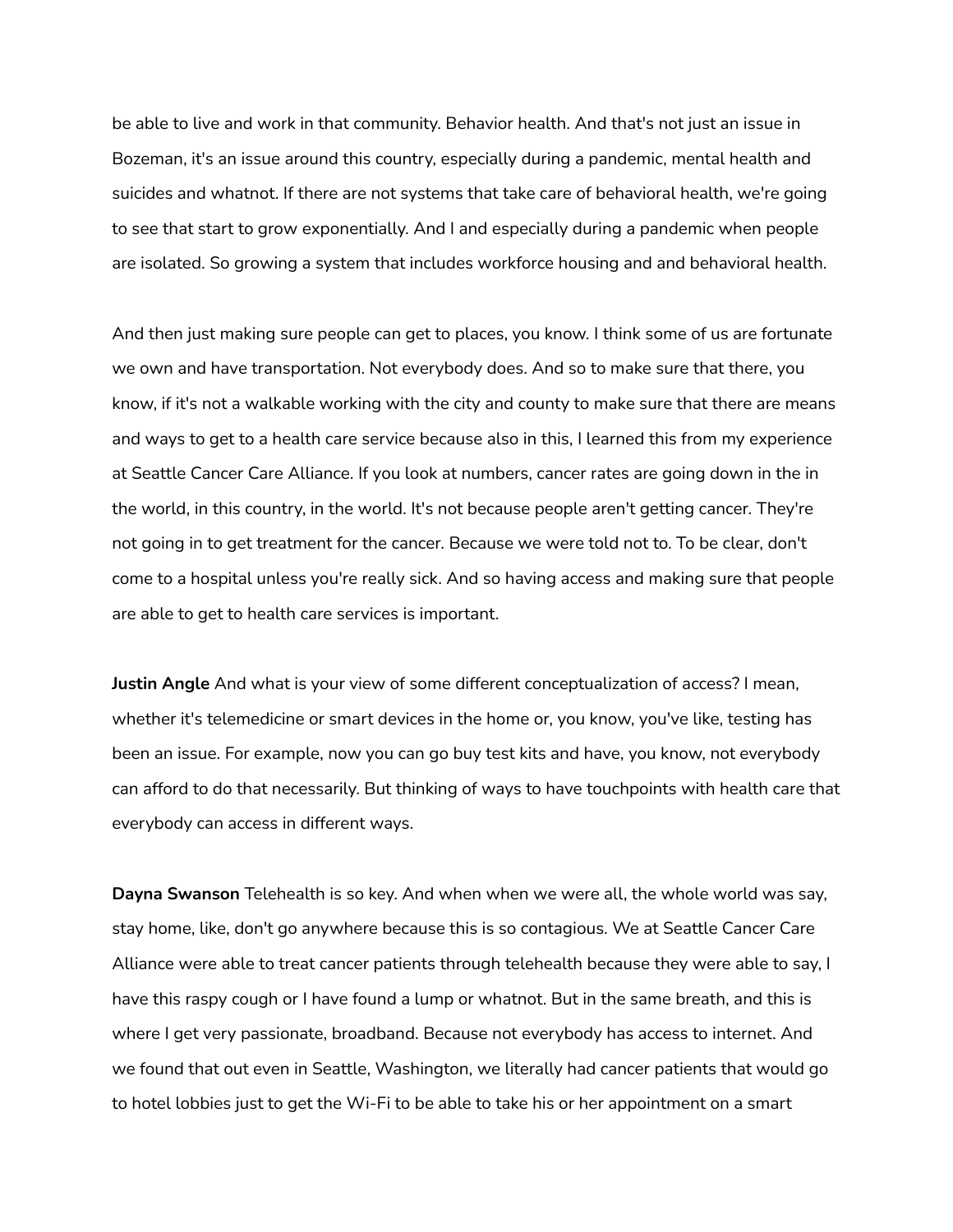device. OK, smart devices. Not everybody has smart devices, right? Or there's a generation that doesn't know how to use them, as well as different generations. So I feel like we've got to be more patient and diligent in making sure broadband is huge. And when I worked at Seattle Cancer Care Alliance, I just said those in the same breath, telehealth and broadband, because if you don't have broadband, you can't treat.

So now come back to Bozeman Health. There is, I think, opportunity for telehealth, but Montana is way more rural and so the broadband becomes a huge issue. And I know that that infrastructure package got passed. And broadband is coming, but it's going to take years. But I do think that telehealth has got to be part of the solution in access. The other thing as and I learn this, but I see it even in Bozeman. Not everybody English is not the first language for everybody. And so I think and, some people might disagree with that, but I really do think we have to be able to provide services for patients who English is not their first language. You know, in smaller states, maybe there's not a ton, but trust me in Bozeman, Montana. There are people that English is not their first language, and we as a health care system want to be able to treat them as equals as their counterparts who who do speak English. So a translator. Translation service. I mean, it's real.

**Justin Angle** Yeah. So Dayna, given just the intensity of the current moment we're in with, however, this pandemic hopefully winds down. Gosh, I mean, it's got to wind down at some point, I would hope. But given the intensity of this moment, the transition back to Bozeman, Montana and all the changes, in some of these big problems that you're tackling, what kind of gives you hope and vigor on a daily basis to keep pushing the boulder?

**Dayna Swanson** Yeah, I'm going to go back to public service. And even though so I work for nonprofit Bozeman Health is a nonprofit, but to me it's still serving, right? And I work directly with the board of directors, and I'm part of a leadership team that has a vision to be able to grow a health care system for a community, and it is a community. And so what gets me excited about it is one I'm still learning. It is new to me and not just the new job, but health care